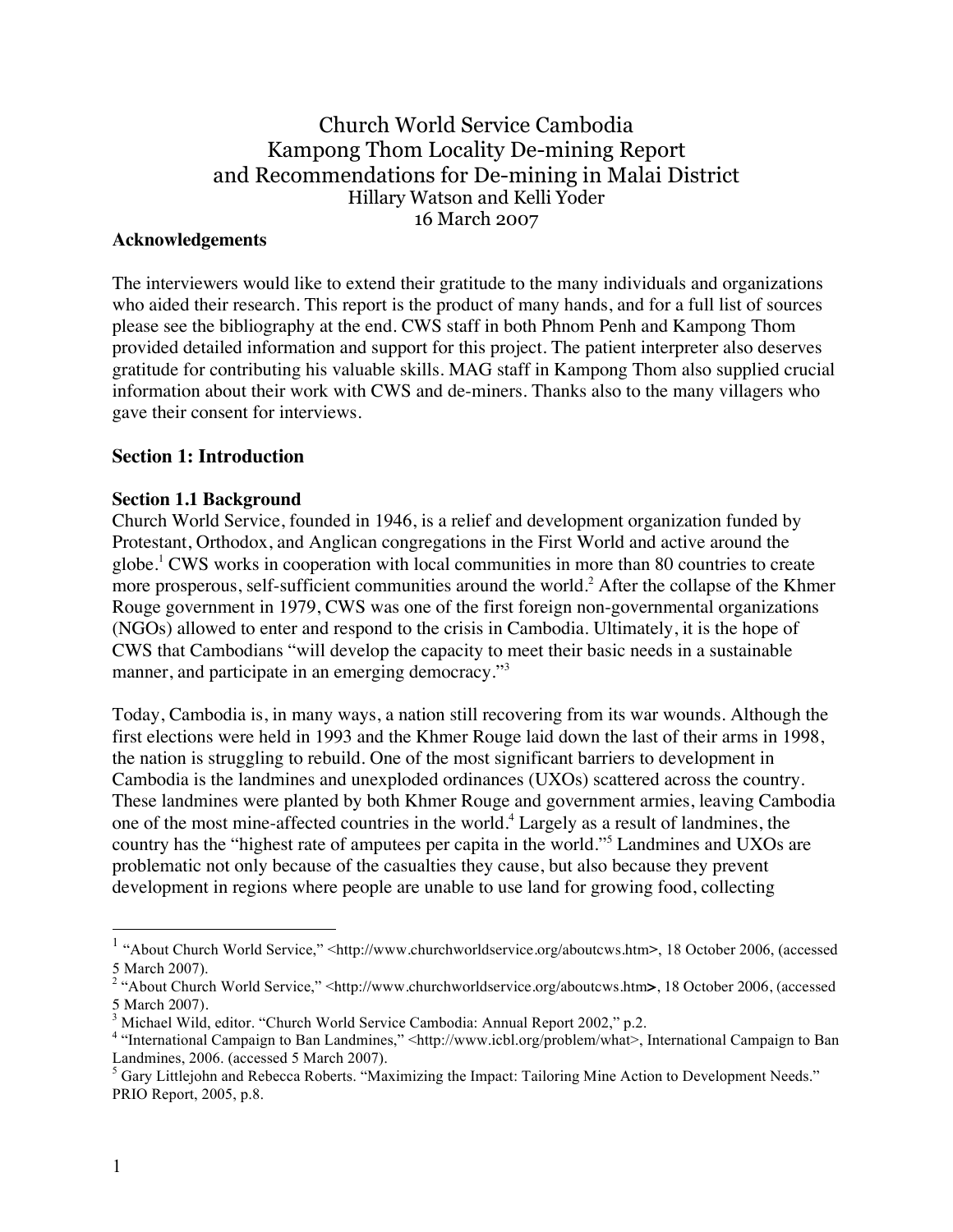firewood, and transporting goods. The problem is so extensive that in some areas, it is difficult to implement any development programs without first de-mining the area where the program will be. <sup>6</sup> This is one reason CWS has invested a great deal of time and energy into de-mining efforts in Cambodia.

CWS has worked in partnership with de-mining agencies in a dozen countries, and has been aiding de-mining efforts in Cambodia for more than a decade. <sup>7</sup> In 1994, CWS partnered with Mines Advisory Group (MAG), a British NGO dedicated to removing explosives while promoting development in mine-affected countries around the world. <sup>8</sup> In 1997, MAG was a colaureate of the Nobel Peace Prize for its role in the International Campaign to Ban Landmines.<sup>9</sup>

As partners, CWS and MAG have done de-mining work in Kampong Thom province. Kampong Thom is one of the poorest provinces in Cambodia, and has the highest level of food insecurity.<sup>10</sup> Social problems such as lack of education, domestic violence, overexploitation of natural resources, and landlessness continue to plague communities in this region.<sup>11</sup> Additionally, Kampong Thom was further devastated by internal conflict in Cambodia between 1979 and 1993. In the early 1990s, many villagers fled their homes where fighting was taking place.<sup>12</sup> When they returned, just after the first elections, many residents discovered mines on their land, and could not travel, farm, or even subsist as they had before.

CWS and MAG have a warm relationship, and always strive to maximize their effectiveness in local communities. In 2004, CWS and MAG restructured the de-mining efforts in Kampong Thom to create a more holistic approach to development and de-mining efforts. Instead of deploying a well-trained team of mobile de-miners from elsewhere in the country, MAG selected local villagers to de-mine an area near their homes. A special effort was made to recruit the poorest and most vulnerable as workers, with the hope that a temporary, steady source of income would allow the de-miners to invest and develop themselves. This strategy, called "locality demining," is "based on an assumption that de-mining will bring improvements when local villagers are clearing their community land."<sup>13</sup> In this model, a team of 12 local de-miners (called a Locality De-mining Team, or LDMT) are trained to the same standard as all other MAG staff, and work for a few years to de-mine land close to their village.<sup>14</sup>

 <sup>6</sup> "International Campaign to Ban Landmines," <http://www.icbl.org/problem/what>, International Campaign to Ban Landmines, 2006. (accessed 5 March 2007).

<sup>7</sup> "What we do—Landmines," Church World Service,

<sup>&</sup>lt;http://www.churchworldservice.org/Educ\_Advo/landminesCWS.html> 28 September 2007. (accessed 5 March 2007).

<sup>&</sup>lt;sup>8</sup> Baseline Survey Team, Church World Service Cambodia, "Locality De-miner Baseline Survey 2005," Church World Service Cambodia, Unpublished Document, 2005, p.i.

what is MAG?" Mines Advisory Group, 2006, <http://www.mag.org.uk/page.php?p=606&s=4> (accessed 5 March 2007).<br><sup>10</sup> Wild, "Church World Service Cambodia: Annual Report 2002," p.22.

<sup>&</sup>lt;sup>11</sup> Wild, "Church World Service Cambodia: Annual Report 2002," p.22.<br><sup>12</sup> Wild, "Church World Service Cambodia: Annual Report 2002," p.22.<br><sup>13</sup> Baseline Survey Team, Church World Service Cambodia, "Locality De-miner Base

 $14$  Church World Service, author unknown, "Locality Demining Malai District, Banteay Meanchey Province: Three Year Proposal," Church World Service Cambodia, unpublished document, written 26 November 2006.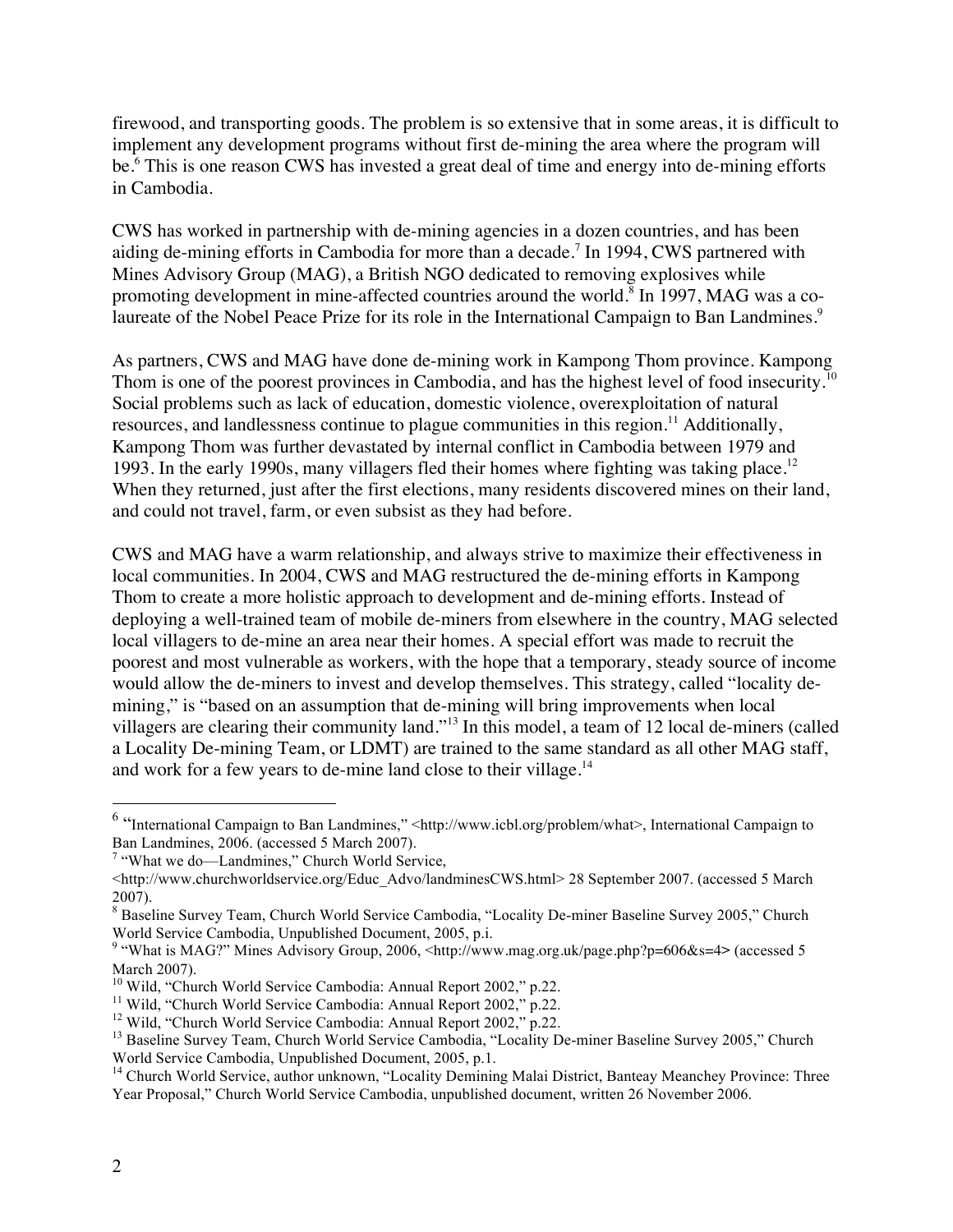### **Section 1.2 Objectives of the 2007 De-mining Survey**

This report builds on previous de-mining work CWS and MAG have done. With an attitude of informed reflection and thoughtful critique, this report confirms the value of the LDMT program and suggests several changes to be made when CWS and MAG launch a similar program in the Malai district in Banteay Meanchey province in July 2007.

There are many benefits to the LDMT model, and in some cases, it has proved wildly successful. LDMTs are cost-effective, because local teams receive half the salary of a more experienced (but equally capable) Mine Action Team (MAT).<sup>15</sup> Reducing cost is crucial, as some speculate that funds for de-mining have begun drying up.<sup>16</sup> Others argue that it is important to pay individuals equally for the cost of their work, especially when the performance is the same. This is one of the most controversial issues surrounding LDMTs, and will be discussed in more detail later. Locality de-miners are also able to continue their lives in their own community and return home each night, rather than moving from place to place as the MATs do. This reduces the incidents of alcoholism, drug addiction, and increase in prostitution and sexually transmitted diseases often associated with the MATs who are farther from home.<sup>17</sup> LDMTs also feed more of their money into the local economy, stimulating local growth in rural communities.<sup>18</sup> Additionally, LDMTS have a deeper connection to and investment in the land that they clear. Some might worry that LDMTs are not as thorough or cautious as the more experienced MATs, but when interviewed in February, Pheap Mono, Regional Manager for MAG in Kampong Thom, stated that LDMTs were "very disciplined, very industrious, [and] very hardworking," and that there had been no accidents among these teams thus far.<sup>19</sup>

However, the LDMT strategy used in Kampong Thom is not a perfect solution, and there are several ideas to consider as CWS looks to create a similar program in Banteay Meanchey.

## **Section 2: Methodology**

#### **Section 2.1 Purpose of the Survey**

In Kampong Thom, the LDMT model was incredibly successful. As CWS and MAG prepare to launch another de-mining program in Banteay Meanchy province, they must first take some time to reflect on how to improve their relationship with each other and local residents. Recognizing that there are many lessons to be learned from work in Kampong Thom, CWS appointed two volunteers to research the LDMT program there and determine how it could be improved. This report is one result of that exhaustive research. It is an attempt to summarize the information collected from interviews with individuals in Kampong Thom who were affected by the demining work of CWS and MAG. All interviews were conducted between March 1 and 3, 2007, by these two CWS volunteer interns from the United States, working through a Khmer translator.

<sup>&</sup>lt;sup>15</sup> Littlejohn and Roberts, "Maximizing the Impact: Tailoring Mine Action to Development Needs," p.14.<br><sup>16</sup> Littlejohn and Roberts, "Maximizing the Impact: Tailoring Mine Action to Development Needs," p.9.<br><sup>17</sup> Littlejoh have been involved in accidents. One can assume he is referring to LDMTs in Kompong Thom.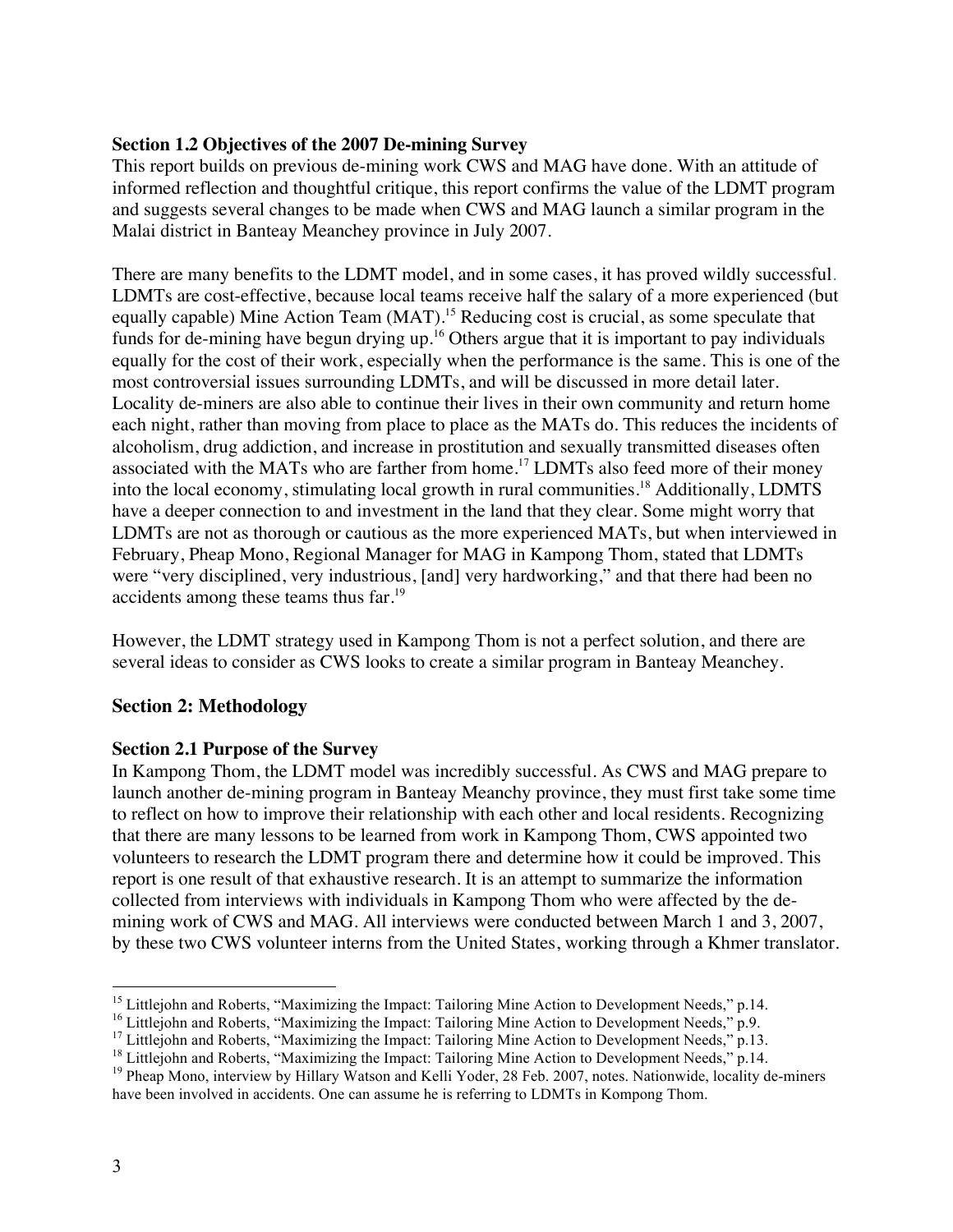#### **Section 2.2 Sample Population**

Interviewees came from four villages in the Kampong Svay district of Kampong Thom: Nipich Khor, Nipich Kor, Doun Chhouk, and O'Ambaeng. There were two male and four female locality de-miners interviewed. All the men had families, and all but one of the women were single at the time they were de-miners. Their ages ranged from 24 to 35. Each de-miner owned between ½ and 1 hectare of land. Both before and after de-mining, all respondents made a living as farmers, and very few cultivated rice for profit. Among the beneficiaries interviewed, five were female and one was male. However, it is important to consider that beneficiaries include all the members of each interviewee's household as well as many others.

### **Section 2.3 Data Collection**

In order to gather information from a variety of sources, the interviewers used four separate questionnaires (see appendix). The first was used to speak to village chiefs, and learn about the background of the village and the work CWS had done there. Specific questions asked about the history and the involvement of CWS and the other NGOs in the area. Another form asked questions to locality de-miners themselves, in order to hear how the work they had done affected their lives. De-miners answered questions about their livelihoods, assets, and food security before, during, and after serving as de-miners. A third form had questions about how cleared land had been developed, and was used to speak to employees at schools that were built after an area was de-mined. School directors and teachers explained the importance of de-mining and how it affected students and their families. The final form had questions for villagers who had benefited when CWS and MAG cleared their land. These individuals were asked about land use, food security, and assets before and after de-mining, as well as how their families had benefited from de-mining. Recorded data was both qualitative and quantitative, and all respondents had the opportunity to add their own questions or comments.

The two interns created all the questionnaires, aided by the CWS office in Phnom Penh. They also conducted a thorough analysis of data for this report in the week following their interviews.

## **Section 2.4 Assumptions**

When doing this survey, it was necessary to make a variety of assumptions. Some assumptions were based on general information about Kampong Thom and rural Cambodia. For example, when villagers stated that they were farmers, the assumption was usually made that they grew for their own families rather than selling their rice for a profit. Other assumptions were based on answers received in previous interviews, which was the case in a question asking villagers who had originally planted mines on their land.

#### **Section 2.5 Scope and Limitations**

These surveys focused on the de-mining efforts of CWS within a small area of Kampong Thom. This allowed the interviewers to study in depth the locality de-mining program from the perspective of de-miners and beneficiaries. As with any translated information, there is a high chance something was lost or misunderstood between the parties involved.

Although the primary focus of the survey was the locality de-mining which occurred from 2004- 2006, the interviewers cannot guarantee all the beneficiaries had their land de-mined in this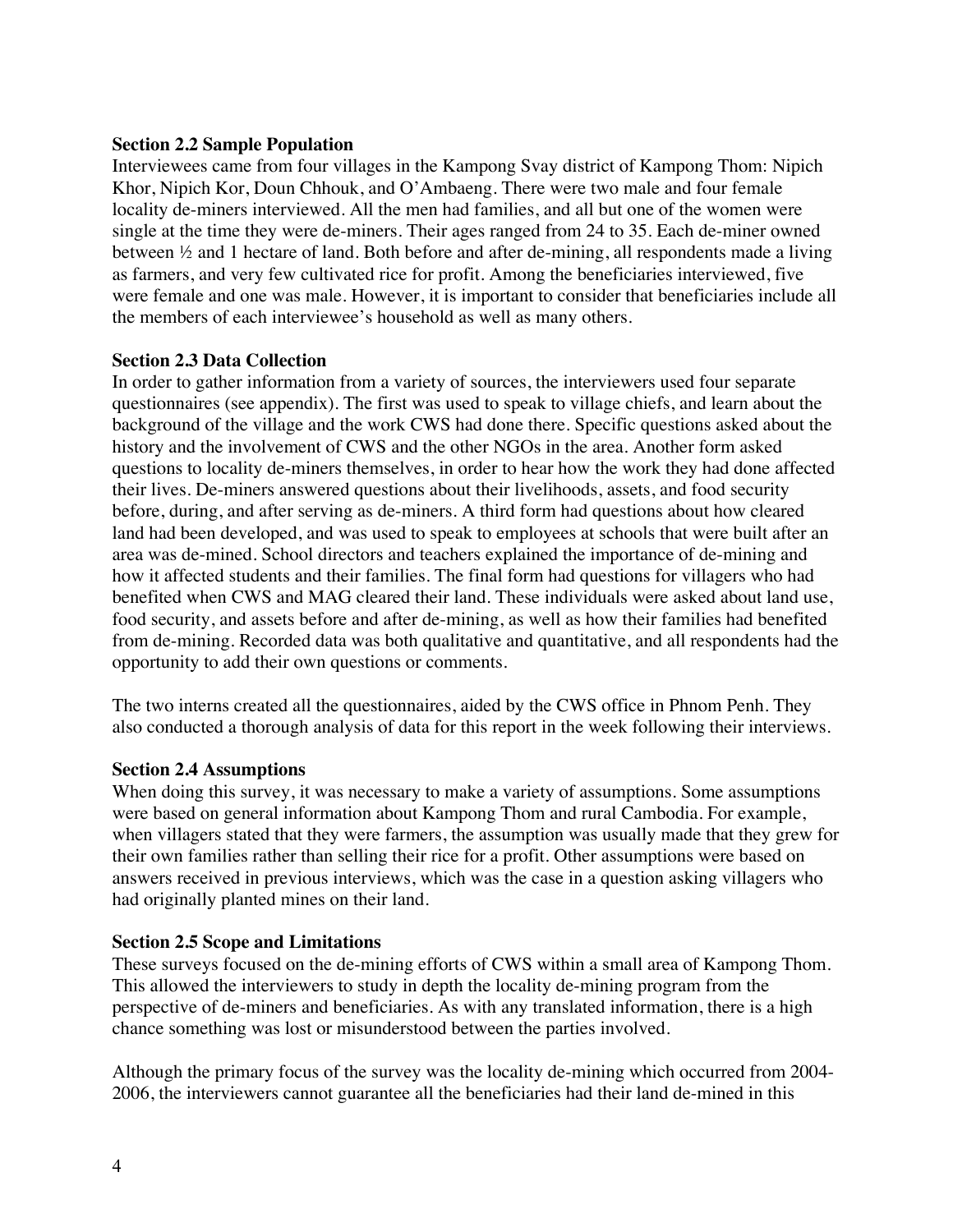period. There was also some confusion because both schools received funding from CWS and other sources, including the government and the United Nations Children's Fund (UNICEF). At times, it was difficult to understand which organization had funded each part of the de-mining and school building.

Many interviewees expressed unease because they were not used to interacting with foreigners. The interviewers tried to assure people that they were not employees of CWS to help the people feel more comfortable, and the translator engaged interviewees in casual conversation before starting the survey. When other CWS staff were nearby, it was sometimes difficult to tell if individuals were changing their answers to be less critical of CWS. Sometimes, the interviewers or translator requested that staff leave the area so that the people answered more honestly.

Furthermore, the entire process took place over just a few weeks, and all interviews were completed in three days. For this reason, the data is limited. It was easy to identify broad patterns, but some answers may not be representative of the many de-miners who worked with CWS and MAG.

## **Section 3 Overview of Locality De-mining in Kampong Thom from October 2004 to 200520**

As the  $10<sup>th</sup>$  anniversary of the Mine Ban Treaty approaches, funding for de-mining is expected to decrease.<sup>21</sup> At the same time, the amount of available land in Cambodia continues to decrease and the number of Cambodians in need of land increases.<sup>22</sup> For these reasons, as well as those previously mentioned, MAG developed the locality de-mining program and invited organizations, including CWS, to take part. With the help of CWS, MAG hoped to use this form of de-mining to, as one report put it, "support development at the same time as being a costeffective and efficient method of de-mining" in Kampong Thom province.<sup>23</sup> The two organizations collaborated in this way in 2004 with the aim of clearing high priority land in CWS Kampong Thom (CWS/KPT) target areas over the course of two years, using members of the involved villages to de-mine. **Though there had been de-mining in Kampong Thom by these two organizations since 1993, the information here focuses only on the Baseline Survey conducted midway through the 2004 collaboration, as it was the most detailed information accessible.**

The process of this locality de-mining initiative was modeled after one of MAG's earlier programs. CWS/KPT and MAG worked together to discuss how the program would be implemented. Leaders from the communes that would be de-mined (Damrey Slab, Tbeng and Nipich), were alerted and able to take part in planning and decision-making. Villagers were encouraged to apply for the position of de-miner. Members of MAG and CWS/KPT interviewed each applicant and chose de-miners with the intent of picking villagers in the most vulnerable

<sup>&</sup>lt;sup>20</sup> Unless otherwise noted, the information in this section comes from: Baseline Survey Team, Church World Service Cambodia, "Locality De-miner Baseline Survey 2005," Church World Service Cambodia, Unpublished

Document, 2005.<br><sup>21</sup> Littlejohn and Roberts, "Maximizing the Impact: Tailoring Mine Action to Development Needs," p. 4<br><sup>22</sup> Littlejohn and Roberts, "Maximizing the Impact: Tailoring Mine Action to Development Needs," p. 6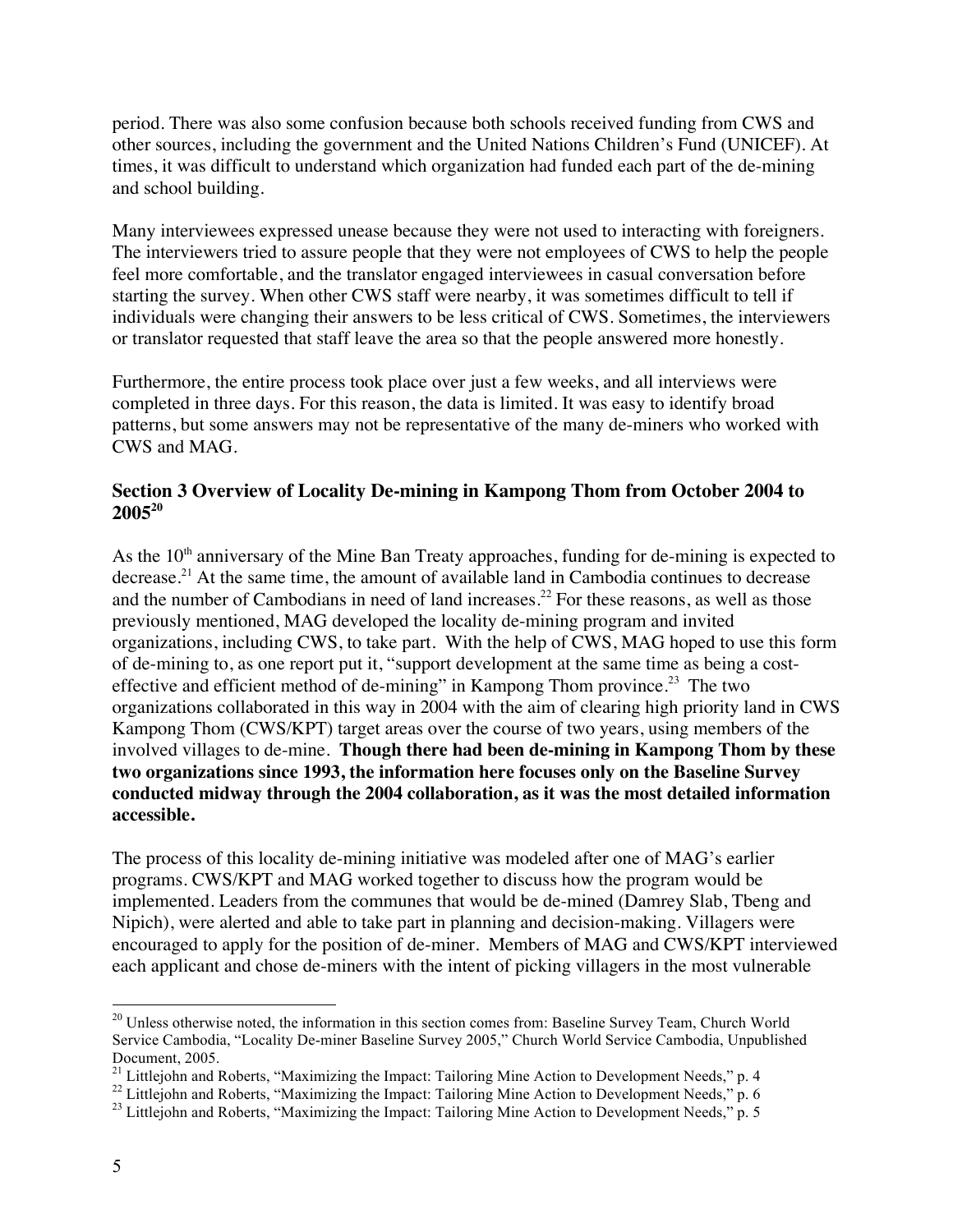positions. MAG then spent four weeks training the de-miners and measured workers by the same standards as their mobile de-mining teams. These de-miners were divided into groups in order to de-mine the land that had been designated high priority for de-mining.

In 2005, midway through the process of de-mining, a baseline survey was conducted to gather data in order to determine what effects the initiative had on the locality de-miners. A sample of 48 de-miners from 12 villages was interviewed. Their findings were largely indicative of positive change. In nearly every case, the food shortages the families had experienced some time before crop cultivation were completely eliminated. The study showed that beyond that, the salary from de-mining allowed families to buy land, tools, animals, bicycles, rice mills, and repair their houses.

In order to improve any similar de-mining initiatives in the future, the study suggested a few things. First, there was found to be some controversy over whether the de-miner selection process was conducted fairly. Some of the de-miners had more land or wealth than what should have qualified them as vulnerable. This, the study suggested, should be dealt with more carefully by improving the collaboration and communication between CWS/KPT, MAG, and the villages. Second, CWS/KPT staff involvement with the villages was suggested to be lacking. The study indicates key opportunities that weren't taken advantage of and should be paid more attention the next time around. This involves training new land owners, building relationships with CWS/KPT staff and villagers while working in the area, urging villagers to join Self-Help Groups (SHG), educating them about health care, and emphasizing the benefits of literacy classes.

## **Section 4 Findings**

#### **Section 4.1 Lives of Locality De-miners**

Six former locality de-miners were asked questions to determine how their lives had been affected by locality de-mining. Previously gathered information was found in 2005, so interviewers were specifically interested in finding out how life had changed since their job as de-miners ended.

#### 1. Food and Assets

Significantly, none of the de-miners have had to sell any assets since the job ended. And they made on average three major purchases while they were receiving a salary. Four of the six said life was better now than before they were de-miners, one said it was the same and the de-miner who said it was worse was struggling to pay a sick relative's hospital bills. Of the five who answered the question, three were hopeful about the future.

Based on how often hunger was and is still experienced, every one of the six can be said to be doing at least somewhat better at this point than before beginning the de-mining job. However, nearly all agreed that life was better while de-mining.

2. Process of Selection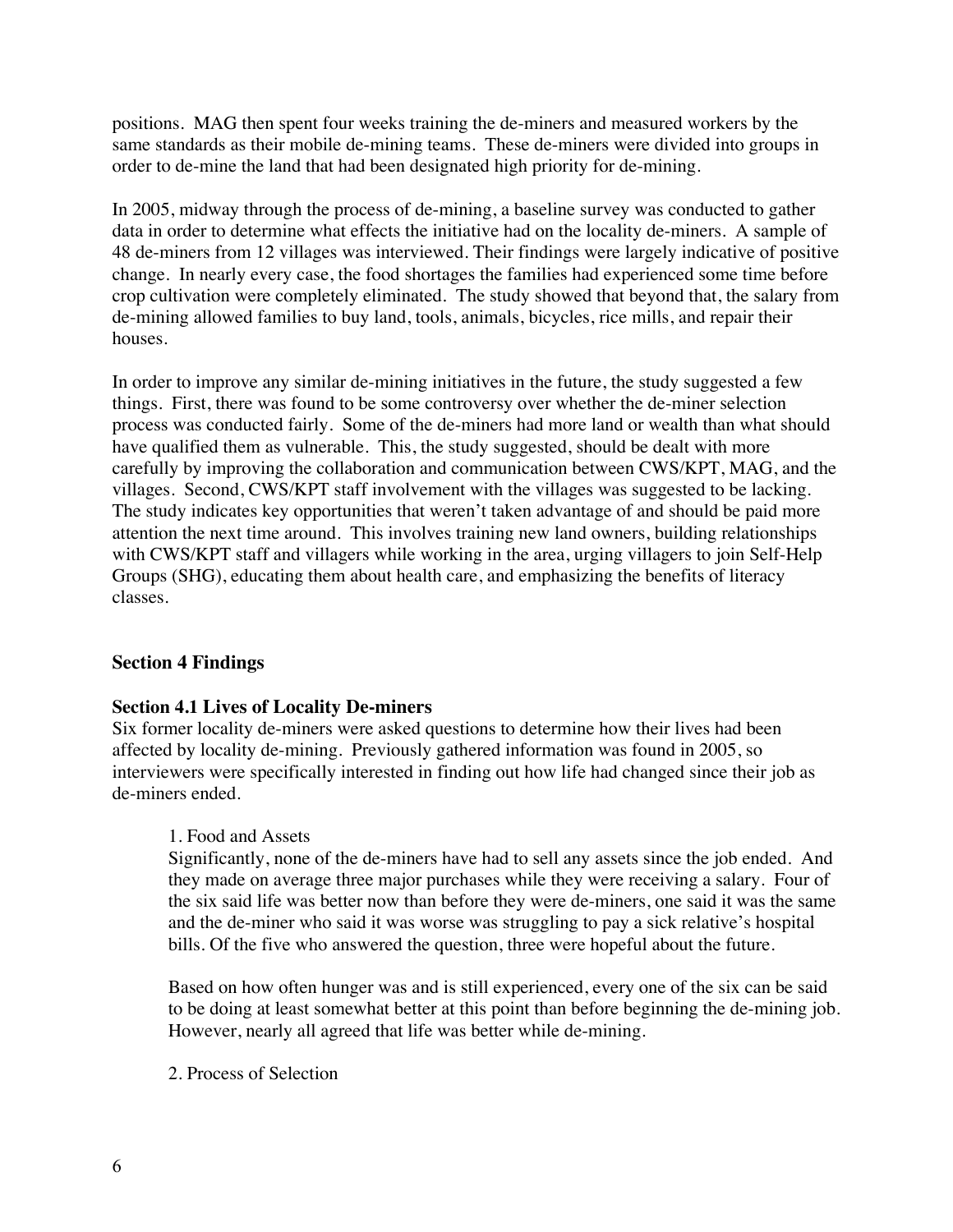Everyone felt the selection process for de-miners was fair. Two people spoke of hearing that other people were jealous of their job, but said nothing about the selection process.

3. De-miners' Feelings about Work and CWS

For all three of the de-miners who answered these questions, the job was scary for the first few days, but after awhile they began to enjoy it and two stated feeling proud.

De-miners were not very aware of the presence and role of CWS in de-mining. Most knew it was CWS and MAG who gave them the job, but all said they hadn't worked with CWS before. One had her land cleared by CWS, so the fact that she didn't acknowledge that made obvious the possibility that others had received aid from CWS and just weren't aware of it.

Of the four who were asked, no one paid anyone to get the de-mining job.

4. Job Outlook

Based on the fact that only one person held a job other than farming after having demined, it is reasonable to conclude that having held a job which required skilled training has not aided the de-miners in getting other jobs. When the de-mining finished, all returned to the same jobs they had before de-mining.

#### **Section 4.2 Villager Beneficiaries**

The effects of the locality de-mining program had on the other parts of the village were evaluated as well. Most obviously, this was through interviews with villagers who had their land cleared.

1. Food

Being newly able to plant a larger amount of rice allowed for beneficiaries to experience less hunger and be somewhat better able to save in other ways. However, the beneficiaries still reported that they experienced some hunger during the year. Because food insecurity is as high as 90% in Kampong Thom, it is still possible that de-mining had a large impact.<sup>24</sup>

Having land cleared decreased the amount of hunger people experienced before cultivation in 100% of the cases. In the cases (there were three) where exact months of hunger experienced before land was cleared and hunger experienced now were given the average of decrease was  $1 \frac{1}{3} - 1 \frac{2}{3}$  less months in which hunger was experienced now than before their land was cleared.

2. Assets

Amount of assets increased in 2/3 of the households, with the other third maintaining the same amount of assets. Notably, it was observed that the group of beneficiaries, based on the collectively smaller amount of assets, was poorer than the de-miners. For example, all of the beneficiaries owned one or less buffalos while five of the six de-miners owned at least a cow and a buffalo, four of the six owned two buffalos.

<sup>&</sup>lt;sup>24</sup> Wild, "Church World Service Cambodia: Annual Report 2002," p.22.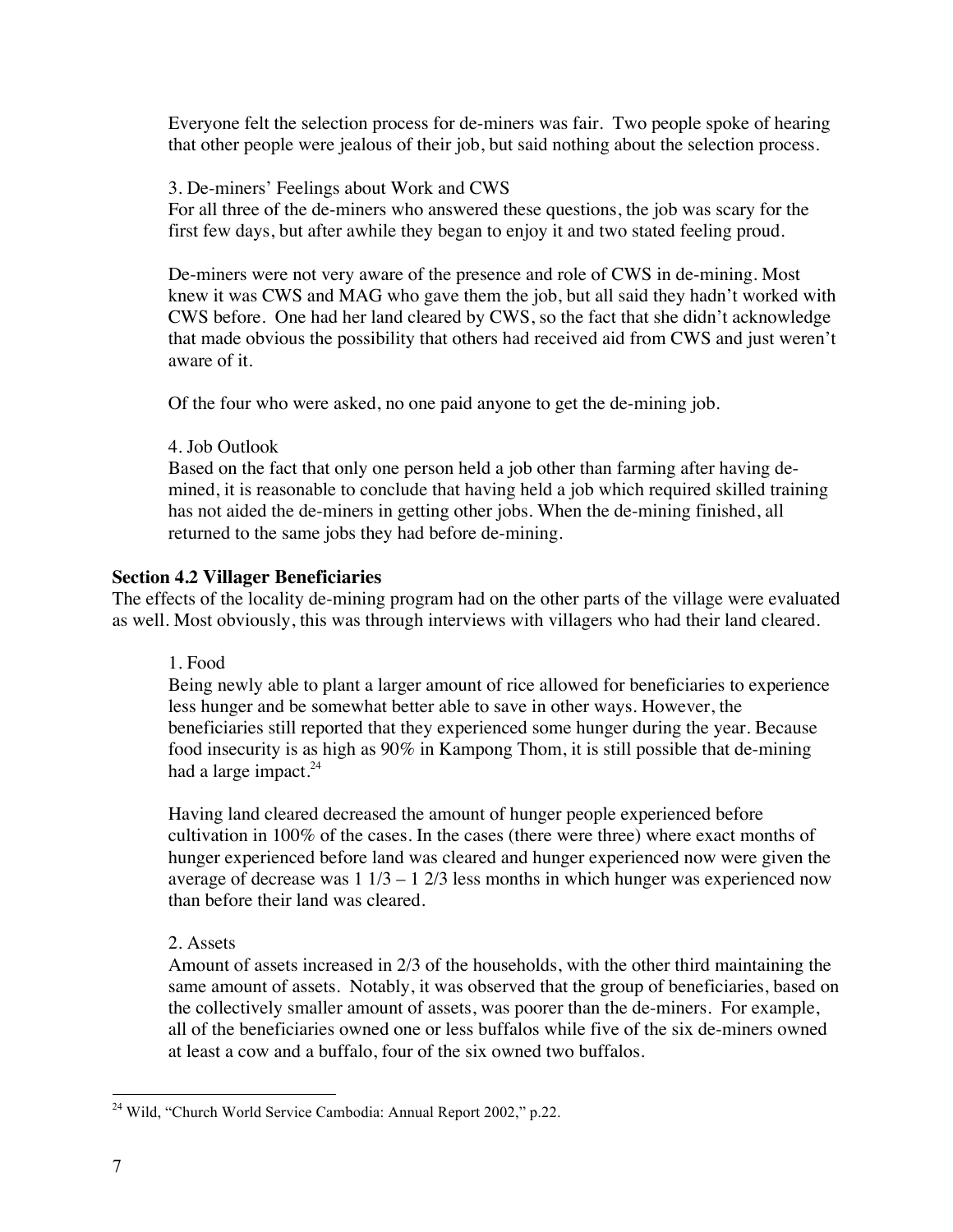#### 3. CWS Involvement

Of the three who were asked how CWS had helped them only one mentioned CWS by name, and even then said she was unsure.

#### **Section 4.3 Community Beneficiaries**

The community beneficiaries interviewed were two school directors and a clergyman at the village pagoda. Clearing the mines in these public places made a difference in all cases in terms of allowing people to walk around without fear of injury or death.

### 1. Effects on Lifestyle

In the case of the Nipich Kor School, nearly three times as many students were attending school than before the land had been cleared around the school. While school was being held on un-mined land, the director of the school attributed lack of attendance to fear from students, as well as parents, of injury or death.

### 2. CWS Involvement

In two cases, the person in charge at the public ground knew the contribution that CWS had made in getting the land cleared or supporting the building of a building. In the other case, the land clearing was only attributed to MAG.

## **Section 5 Recommendations**

Based on the collaboration of all the information already mentioned, it is possible to make several deductions about how to implement this program again in Malai.

The majority of the findings showed there were significant positive changes in the livelihood of those involved in the de-mining initiatives in Kampong Thom province. There was little if any evidence of negative changes taking place. Hunger was reduced for beneficiaries and sometimes eliminated completely for de-miners. With the extra salary or extra land to farm, the majority of villagers were able to add to their assets. For these reasons, it is recommended that the program be continued. However, the findings allowed for the making of a few recommendations for changes in the future, which have been given in this section while acknowledging the hope that the information presented in this report will also be evaluated by those more skilled in the areas relating to this work.

#### **Section 5.1 Selection Process**

We were unable to gather much data about the selection process, as all of the de-miners we talked to found it fair. This was to be expected. However, a few mentioned that they were aware of other villagers feeling jealous of those who were picked as de-miners. Still, based on the original survey report, there was miscommunication between MAG and CWS/KPT and applications were handed out before CWS/KPT had determined who they wanted to target for the job.<sup>25</sup> Because of this, the de-miners were not all from the lowest end of the impoverished families, in contrast to the previous intentions of CWS. If CWS wishes to recruit the poorest

<sup>&</sup>lt;sup>25</sup> Baseline Survey Team, Church World Service Cambodia, "Locality De-miner Baseline Survey 2005," Church World Service Cambodia, Unpublished Document, 2005, p. 28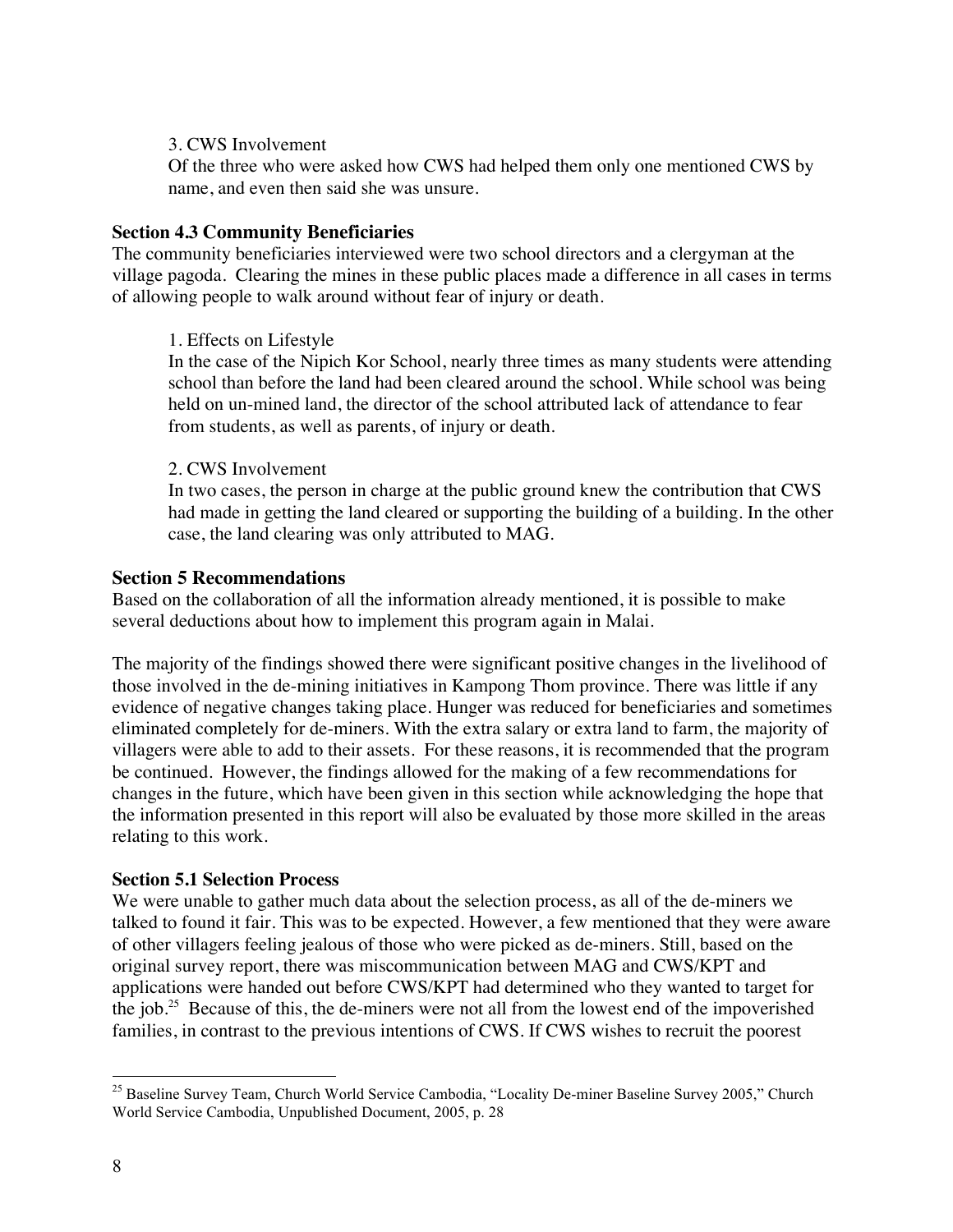villagers for future projects, it will be necessary to reassess the methods for accomplishing this and find ways to ensure constant, clear communication between MAG and CWS.

## **Section 5.2 Gender**

As the initial baseline survey reported, the amount of women used appeared to be a very positive choice.<sup>26</sup> In three of the four cases, the women added many assets to their names and eliminated hunger in their families, while originally coming from a very vulnerable position (single, raising orphaned siblings or nieces). In the fourth case, the woman interviewed noted that she saved money while de-mining, but was currently using it all to pay her sister's hospital bills. It is clear that these women greatly benefited from the action of CWS. This report recommends that CWS continue aiding women in vulnerable positions so that they can support their families, in greater numbers if possible.

## **Section 5.3 CWS Influence**

In the original findings of 2005, the involvement of CWS was sparser than desired.<sup>27</sup> This further study confirmed that research. Of those interviewed, only the de-miners consistently were aware that CWS had helped them. A few beneficiaries had been helped by CWS but weren't able to name CWS as the source of that aid. This indicates that CWS must be conscious in building relationships with villagers in the future.

Locality de-mining offers many opportunities for aiding community development. CWS/KPT effectively realized some of those, but many were ignored. There were many additional development opportunities in Kampong Thom, especially in areas such as health education, SHG attendance, literacy classes, and crop planting education. A relationship could be built with deminers and beneficiaries so that they are aware of CWS in a positive way. A suggestion is to begin community development by using the locality de-miners as a starting point for community development classes and initiatives for everyone in the village.

# **Section 5.4 Land Cleared**

The beneficiaries of de-mining are perhaps the group who received the most long-term help from the initiative. The individuals spoken to were already experiencing less hunger and will continue to grow more food than before for presumably years to come, as they have gained safe farmland without losing anything.

The public areas that were cleared allowed for very positive changes to take place. This is one of the most successful results of the LDMT because it allows the entire community to benefit and thus, the resulting growth in morale successfully contributes to community development.

# **Section 5.5 Long-Term Sustainability**

After listening to a few appeals from villagers for more work from CWS and carefully considering the living standards of de-miners after their job ended, it is our assessment that locality de-mining will never satisfy villagers completely due to the short length of time they

<sup>&</sup>lt;sup>26</sup> Baseline Survey Team, Church World Service Cambodia, "Locality De-miner Baseline Survey 2005," Church World Service Cambodia, Unpublished Document, 2005, p. 27<br><sup>27</sup> Baseline Survey Team, Church World Service Cambodia, "Locality De-miner Baseline Survey 2005," Church

World Service Cambodia, Unpublished Document, 2005, p. 28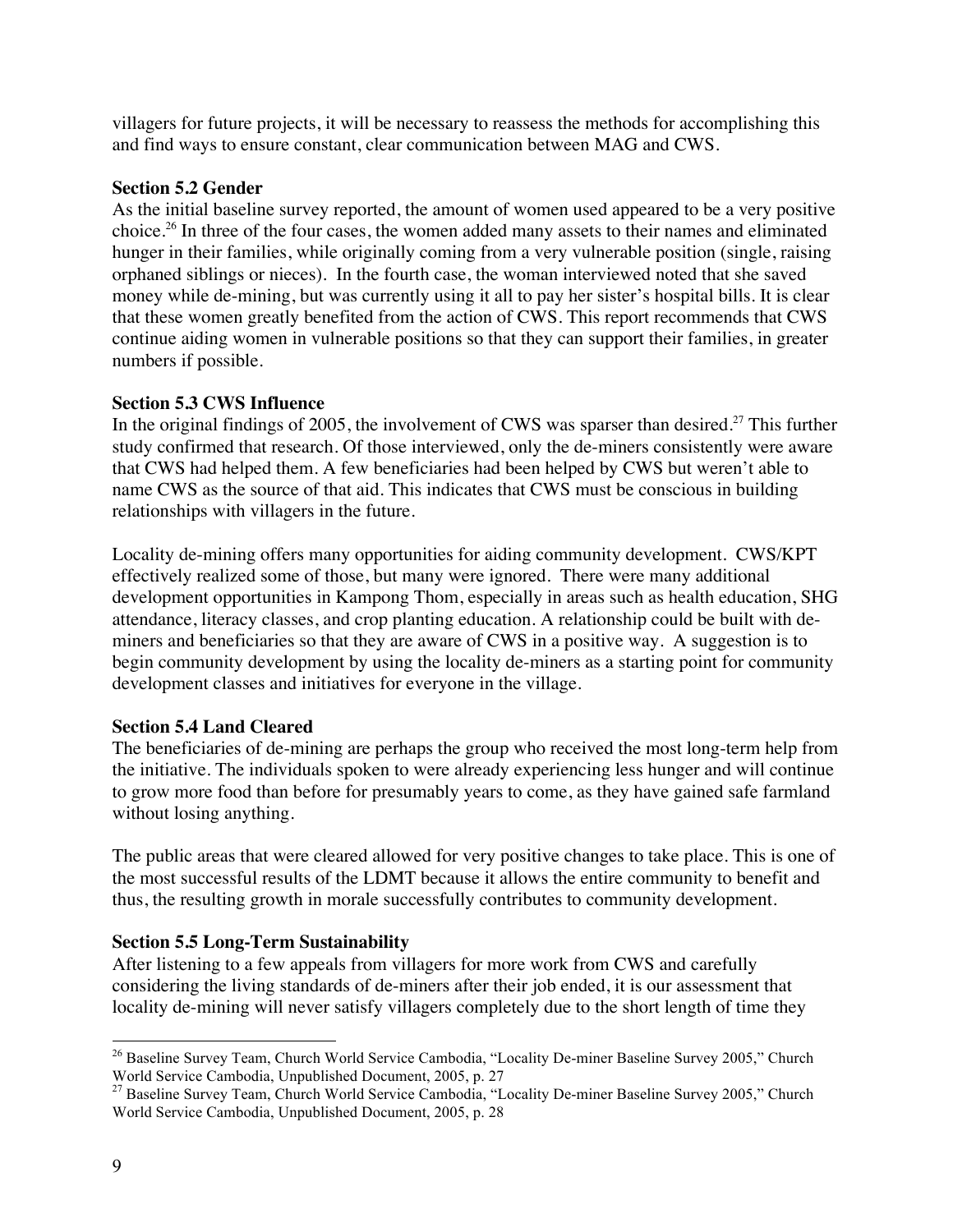receive a regular salary. When the job ends, they are only slightly better off than where they started. While some standards of living improved, it can be concluded that villagers would receive more long-term benefits if they were given a job for a few more years and were required to take money management classes, or were in some way prepared for the period of time when they would return to subsistence farming. CWS partially counteracts the temporary nature of the employment by continuing development work in that village after de-mining. However, giving people a taste of employment and then taking it away could be problematic, and contribute to urban migration and distrust in foreign organizations. CWS could assist villagers by helping them find another skilled job. Perhaps CWS could use its partnership with MAG to help trained villagers find work as MAT de-miners, if the villagers were willing.

It should also be noted that for those who don't want to leave home, locality de-mining might be the only job option available. It is simply urged to contribute support for an initiative either to create other longer-term jobs inside the villages or to put the same effort into teaching more effective farming techniques, so that people's livelihoods will continue to increase when the mines are gone.

One final suggestion for creating more long-term sustainability is to consider carefully the salary of locality de-miners. As they do make about half the amount of mobile teams, it seems one way of reducing this arguably unfair difference would be to raise the salary of locality de-miners.<sup>28</sup> This would create more potential for long-term change. There are several other arguments for an increase in wages such as that "they should be paid as much as the mobile de-miners because the work is the same," or, that "de-mining is dangerous so wages should be large enough to compensate the risk to life."29 It should also be noted that none of the de-miners mentioned receiving too little pay. Regional Manager Pheap Mono of MAG Kampong Thom said in an interview that he feels locality teams are better because they help villages and local people more than MATs. The villagers work to feed their families but "the pay is not good," he said, adding, "It's not fair."<sup>30</sup>

#### **Section 6 Conclusion**

Overall, these findings support the recommendation that this program be continued because of the economic boost, however short-term, that it appeared to have been in Doun Chhouk, O'Ambaeng, Nipich Kor and Nipich Khor, creating short-term hunger relief for locality-deminers, and long-term help for those having their land cleared, with the suggestion that even more good can be accomplished if more strategic steps are engaged to take advantage of the opportunities for development that arise from the locality de-mining initiative.

<sup>&</sup>lt;sup>28</sup> Since February 2005, the Locality De-miners have been paid \$70 a month in comparison with a mobile de-miner's wage of \$170-\$200 depending on the individual's level of skill. Littlejohn and Roberts, "Maximizing the Impact: Tailoring Mine Action to Development Needs," p.14

<sup>&</sup>lt;sup>29</sup> Littlejohn and Roberts, "Maximizing the Impact: Tailoring Mine Action to Development Needs," p.145  $^{30}$  Pheap Mono, interview by Hillary Watson and Kelli Yoder, 28 Feb. 2007, notes.